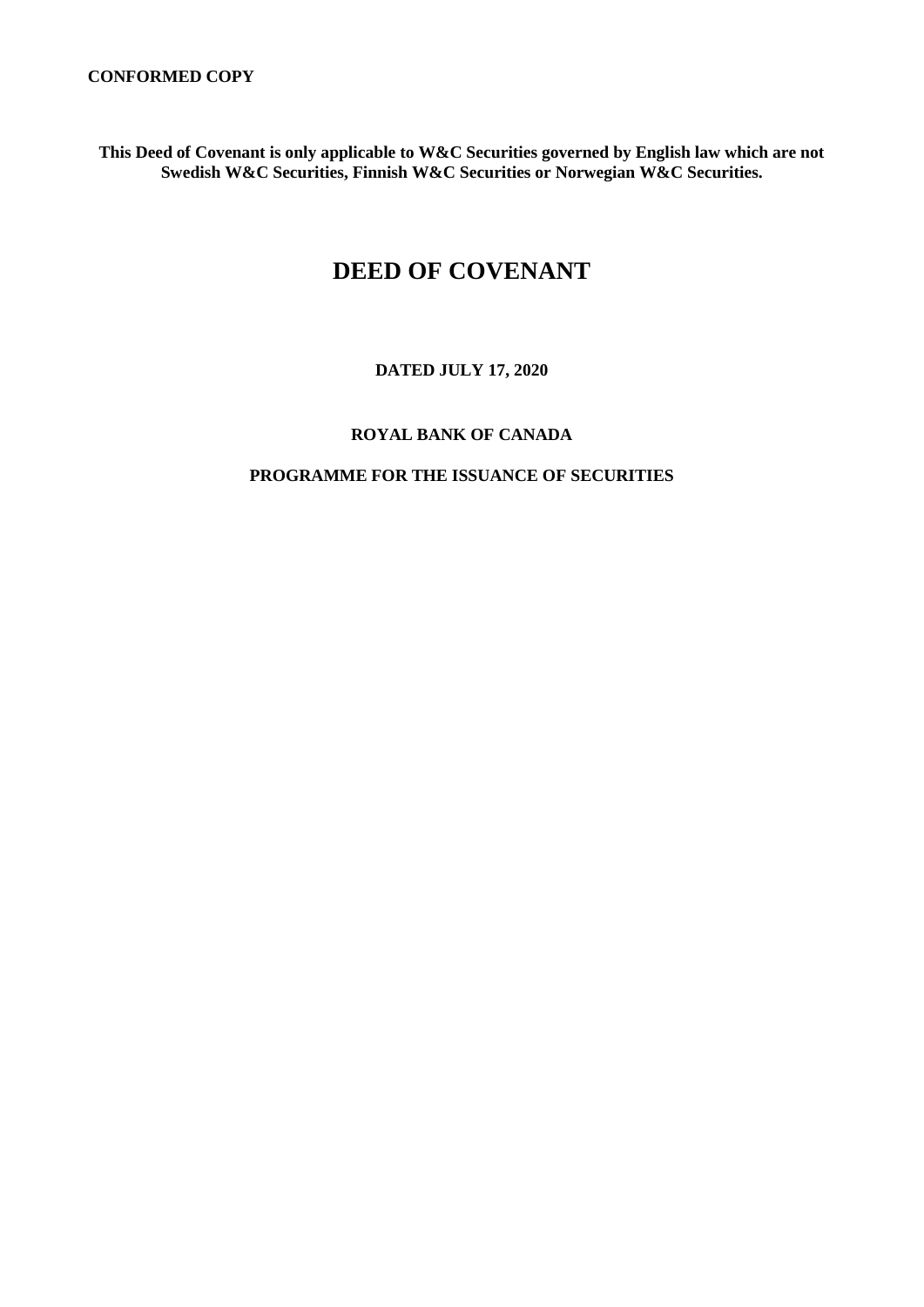**THIS DEED OF COVENANT** is made on July 17, 2020 by **ROYAL BANK OF CANADA** (the **Issuer**) in favour of the Holders of W&C Securities.

#### **WHEREAS**:

- (A) The Issuer has entered into an Amended and Restated Dealership Agreement dated July 17, 2020 with the Dealer named in it in relation to its Programme for the Issuance of Securities (the **Programme**) and under which, as may be amended and restated from time to time, the Issuer proposes from time to time to issue W&C Securities, including W&C Securities in global form (the **W&C Securities**).
- (B) The Issuer has also entered into an Amended and Restated Issue and Paying Agency Agreement (the **Agency Agreement**, which expression includes the same as it may be amended, supplemented, replaced or restated from time to time) dated July 17, 2020 between, *inter alios*, the Issuer and The Bank of New York Mellon, London Branch (the **Agent**) in relation to the Programme.
- (C) This Deed is intended to replace the Deed of Covenant (the **Previous Deed of Covenant**) dated June 26, 2019 executed by the Issuer in respect of warrants and certificates in global form issued under the Programme.
- (D) Terms and expressions defined in the Agency Agreement and the Terms and Conditions of the W&C Securities shall have the same meanings in this Deed, except where the context otherwise requires or unless otherwise stated.

#### **NOW THIS DEED WITNESSES** as follows:

- 1. This Deed shall apply to all W&C Securities issued on or after July 17, 2020 and all references herein to a W&C Security or a Global W&C Security shall be construed accordingly. Warrants and certificates in global form issued under the Programme prior to July 17, 2020 shall continue to have the benefit of the Previous Deed of Covenant or, if applicable, any previous deed of covenant entered into prior thereto.
- 2. The Issuer hereby covenants in favour of each Holder of W&C Securities that each Holder is entitled to exercise or enforce in respect of each W&C Security held by him, the rights and obligations attaching or pertaining to the relevant W&C Security as set out in (subject to this Deed) the Terms and Conditions of the W&C Securities, the Agency Agreement, the applicable Issue Terms and the Global W&C Security issued in respect of the relevant W&C Securities.
- 3. The Issuer undertakes in favour of each Holder that, in relation to any payment to be made by it under this Deed, it will comply with the provisions of the Condition entitled "Taxation" to the extent that they apply to any payments in respect of the W&C Security as if those provisions had been set out in full in this Deed.
- 4. The Issuer will pay any stamp and other duties and taxes, including interest and penalties, payable on or in connection with the execution of this Deed.
- 5. The Issuer represents, warrants and undertakes with each Holder that it has all corporate power, and has taken all necessary corporate or other steps, to enable it to execute, deliver and perform this Deed, and that this Deed constitutes a legal, valid and binding obligation of the Issuer enforceable in accordance with its terms subject to the laws of bankruptcy and other laws affecting the rights of creditors generally.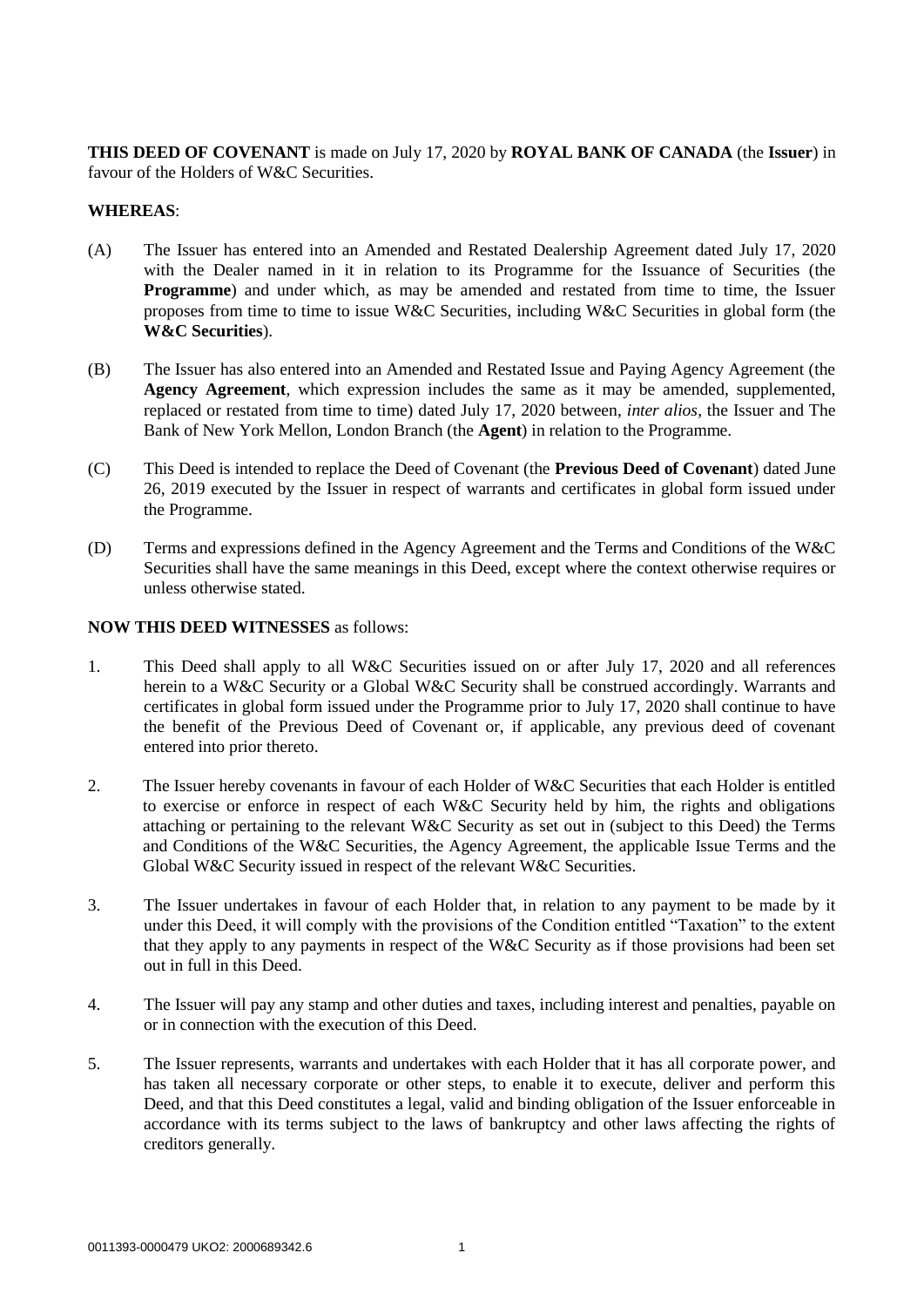- 6. This Deed shall take effect as a Deed Poll for the benefit of the Holders from time to time. This Deed shall be deposited with and held by the common depositary for Euroclear and Clearstream, Luxembourg (being at the date of this Deed The Bank of New York Mellon, London Branch at One Canada Square, London E14 5AL) until all the obligations of the Issuer under this Deed have been discharged in full.
- 7. The Issuer acknowledges the right of every Holder to the production of, and the right of every Holder to obtain (upon payment of a reasonable charge) a copy of, this Deed, and further acknowledges and covenants that the obligations binding upon it contained in this Deed are owed to, and shall be for the account of, each and every Holder, and that each Holder shall be entitled severally to enforce those obligations against the Issuer.
- 8. If any provision in or obligation under this Deed is or becomes invalid, illegal or unenforceable in any respect under the law of any jurisdiction, that will not affect or impair (i) the validity, legality or enforceability under the law of that jurisdiction of any other provision in or obligation under this Deed, and (ii) the validity, legality or enforceability under the law of any other jurisdiction of that or any other provision in or obligation under this Deed.
- 9. (a) This Deed and the W&C Securities and any non-contractual obligations arising out of or in connection with this Deed and the W&C Securities are governed by, and shall be construed in accordance with, the laws of England, except as provided in paragraph (b) below.
	- (b) Notwithstanding anything in this Deed of Covenant, the Terms and Conditions of the W&C Securities or the applicable Issue Terms, the Condition entitled "Status of the W&C Securities – W&C Securities which are Bail-inable Securities" and the second sentence of the fifth paragraph of the Condition entitled "Law and Jurisdiction" in each case in respect of Bail-inable Securities shall be governed by, and shall be construed in accordance with the laws of, the Province of Ontario and the federal laws of Canada applicable therein.
- 10. (a) Subject to the second sentence of the fifth paragraph of the Condition entitled "Law and Jurisdiction" and 10(b) below, the English courts have jurisdiction to settle any dispute arising out of or in connection with this Deed and the W&C Securities, including any dispute as to their existence, validity, interpretation, performance, breach or termination or the consequences of their nullity and any dispute relating to any non-contractual obligations arising out of or in connection with this Deed and the W&C Securities (a **Dispute**) and accordingly each of the Issuer and any Holder in relation to any Dispute submits to the jurisdiction of the English courts.
	- (b) Subject to the second sentence of the fifth paragraph of the Condition entitled "Law and Jurisdiction", to the extent allowed by law, each of the Holders and the Issuer may, in respect of any Dispute or Disputes, take (i) proceedings in any other court with jurisdiction; and (ii) concurrent proceedings in any number of jurisdictions.
	- (c) The Issuer agrees that service of process in any such proceedings in England in relation to any Dispute shall be deemed completed on delivery to its London branch at its office at 100 Bishopsgate, London EC2N 4AA or, if Holders have been notified in accordance with the Condition entitled "Notices" of a new address for its London branch for such service of process to apply in replacement of any prior such address, such new address most recently notified at the relevant time (in each case whether or not it is forwarded to and received by the Issuer). If for any reason such branch ceases to be able to act as such or no longer has an address in London, the Issuer irrevocably agrees to appoint another person as its agent for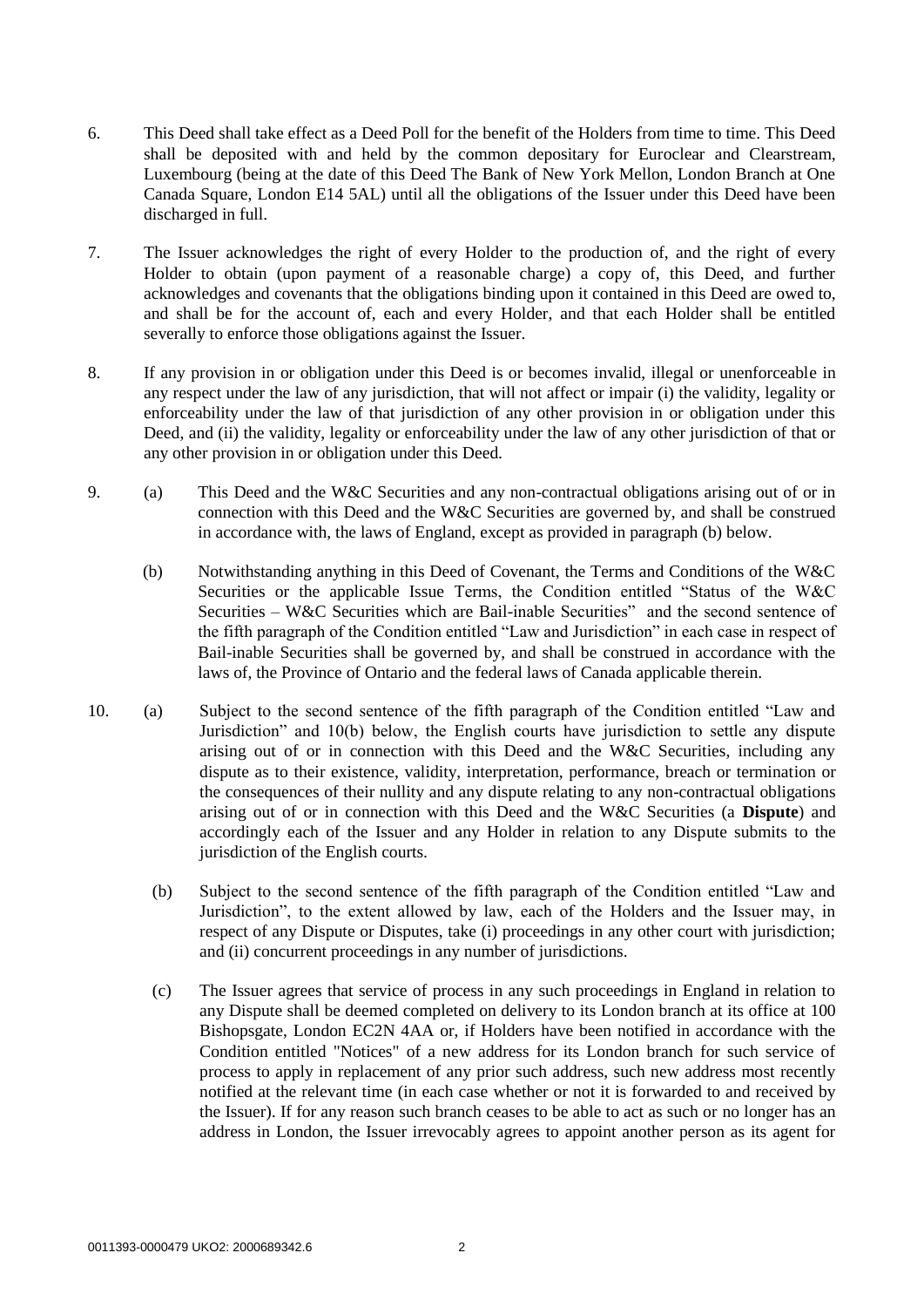service of process in England in respect of any Dispute. Nothing in this clause shall affect the right to serve process in any other manner permitted by law.